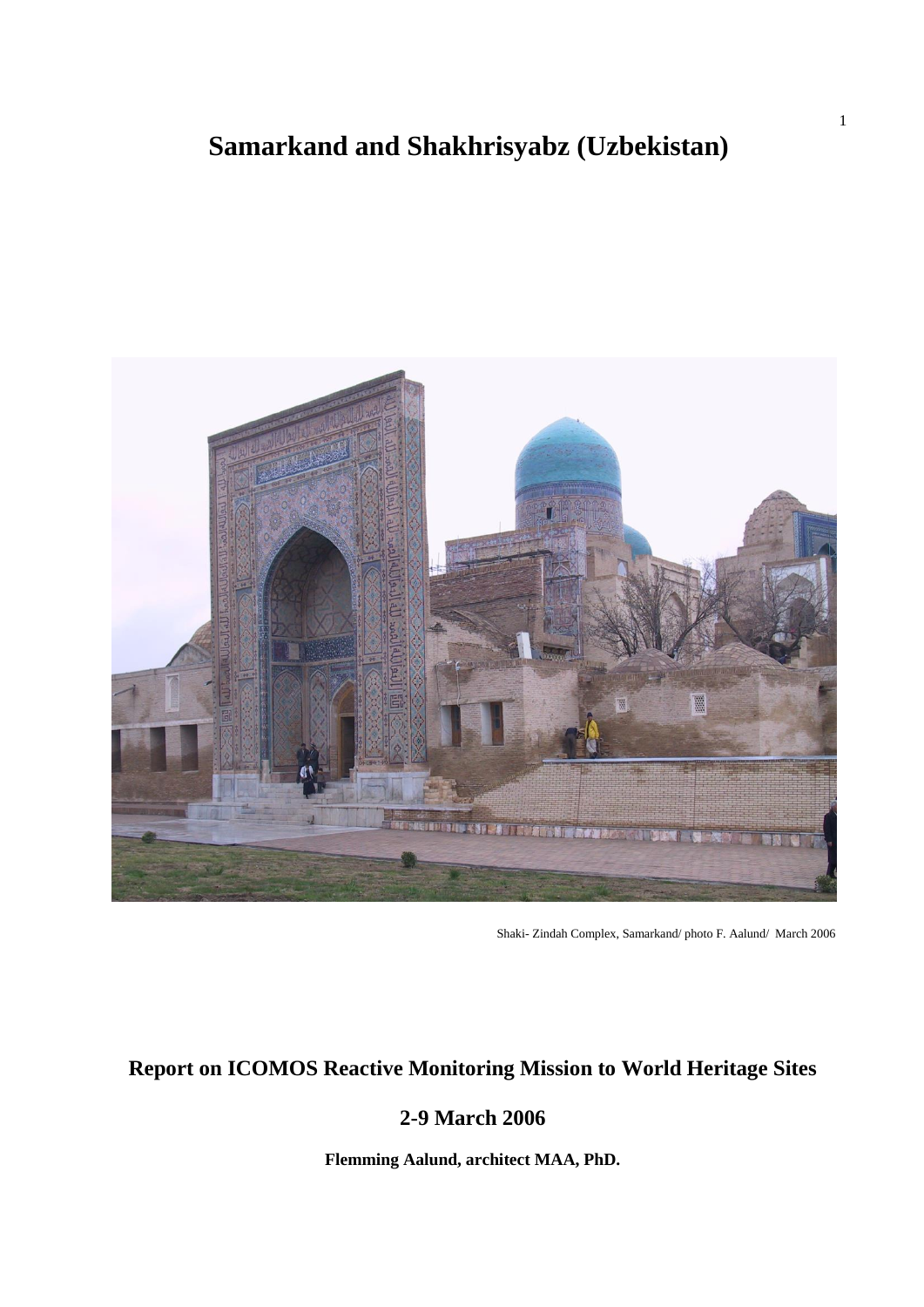## **Reactive Monitoring Mission to Samarkand and Shakhrisyabz (Uzbekistan) 2-9 March 2006**

## **List of Content**

## **Samarkand**

| Assessment of the state of conservation of Samarkand |
|------------------------------------------------------|
|                                                      |
|                                                      |

### **Shakrisyabz**

## **Intinerary and programme with summery of discussions and observations**…………...……9

## **Annexes**

Flemming Aalund, architect MAA, PhD . Tegnestuen Raadvad, Consultant Architects MAA Borgevej 37 . DK-2800 Kgs. Lyngby . e-mai[l aalund@alund.dk](mailto:aalund@alund.dk) . web address [www.tegnestuen-raadvad.dk](http://www.tegnestuen-raadvad.dk/)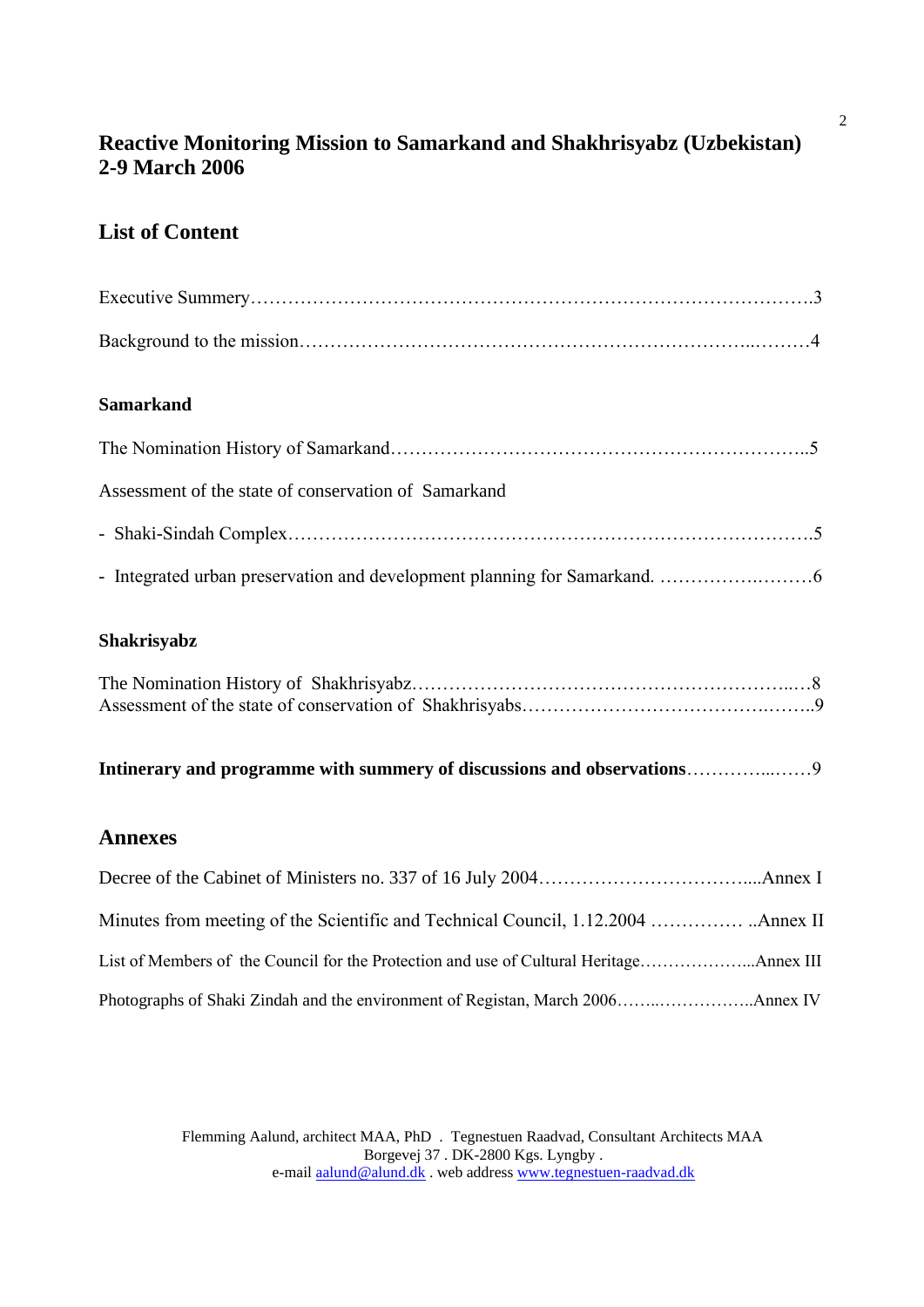## **Executive Summery**.

The Shaki-Zindah complex has a very high cultural heritage significance and the memorial complex of Kussam-Ibn-Abbas especially has been re-established as a place of pilgrimage since independence of the Republic of Uzbekistan in 1991. Past repairs have been minimal and as a result the existing structures and materials had retained their authenticity creating a picturesque an attractive historic environment of very high artistic quality. No other historic monuments possess such fine examples of polychrome glazed tiles, tile mosaics and *majolica* representing 500 years of continuos development.

The condition of various mosques and mausoleums had reached a critical stage after a long time of neglect and it is acknowledged, that an intervention was required in order to avoid further deterioration.

The extensive restoration works, which have been carried out during the last two years on the basis of Decree of the Cabinet of Ministers No 337 of 16 July 2004, has changed the immediate appearance of the site through the clearance of accumulated soil around the buildings in order to reduce humidity in the walls and the operation has revealed foundations of previous structures, which have been exposed. Whereas it would have been preferred from a conservation point of view that the work had been carried out gradually according to priority with more attention to details, the work has been completed within a very short period of less than two years from inception to completion. This haste has be critical to the quality of some details of the work.

The project completed there is an obligation to publish the work and give a full account of the intervention and the results of archaeological excavations.

Simultaneously with the restoration project the Municipality of Samarkand has completed a major enlargement of the trunk road passing between the archaeological site of Afrasiab and the Timurid section of Samarkand. This project is part of a larger city development scheme 2004-20025, which will have considerable impact also on the World Heritage Site and its buffer zones.

In Shakhrisyabz the demolition of the former military barracks located within the Ak Sarai Palace compound has provided new opportunities for a close integration of the historic monuments into a general urban preservation and development programme.

In view of the previous decisions by the World Heritage Committee it is therefore recommended that the State Party to the World Heritage Convention takes initiative to ensure that the proper management instruments are being implemented for integration of the historic monuments into a scheme for urban preservation and development, which will secure the integrity and authentic cultural heritage values of the sites. The policies formulated in this plan should derive from a public consultation process which shall involve both individuals and organisation to contribute to and participate in managing the future development of the sites.

It is recommended to create a World Heritage Board assigned with the responsibility to facilitate the coordination of all the actions of all the parties involved in the protection, enhancement and fostering of the appreciation of the site and its diverse historic identity.

It is recommended that the progress and results of this work is reported to the next two succeeding sessions of the World Heritage Committee. It may be suggested that the State Party seek inspiration from similar urban development programmes in other parts of the world, and ask for international technical and economic co-operation eventually to formulate a comprehensive policy leading to the formulation of management plans, which set out a framework for conserving the old as well as the new town areas that comprise the World Heritage Site.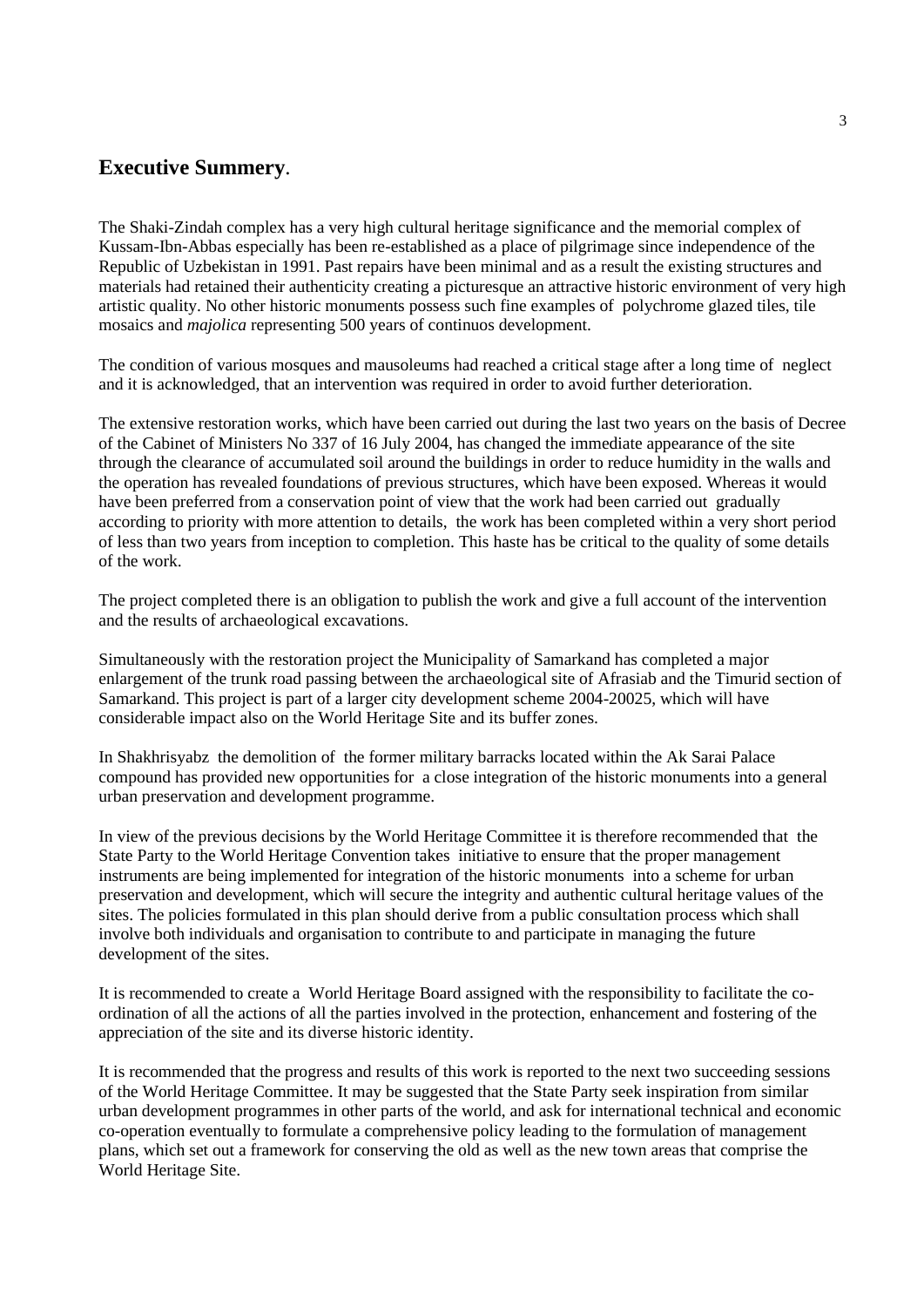## **Background to the mission**

The Reactive Monitoring Mission to Samarkand and Shakhrisyabz was carried out from 2-9 March 2006 at the request of ICOMOS in response to the decisions taken by the UNESCO World Heritage Committee at the 29th Session in Durban 2005. The primary purpose of the mission was to assess the impact of the works carried out on Shakhi-Zinda ensemble in Samarkand. It was further decided to include a visit to Shakhrisyabz to assess the state of conservation of this property in view of previous requests for the development of a comprehensive Management Plan for the site.

The details of the nomination history, previous missions and the WH Committee decisions is provided under the subsequent heading as a background to the assessment of the state of conservation of the sites.

The mission itinerary and programme is supplemented with summery of discussions and observations.

## **The Nomination History of Samarkand**

The nomination history of Samarkand dates back to 1990, but in the current context only the most recent background is being referred by extracts of the most relevant evaluation reports and decisions.

### **The Advisory Body evaluation.**

As the Advisory Body to the World Heritage Committee on cultural heritage ICOMOS made the evaluation of the original nomination document in July 2000, including the following recommendation:

'That the nomination should be referred back to the State Party in order to redefine the nominated site and its buffer zone, aiming at a more unified proposal, taking into consideration the whole Timurid town, the archaeological area, Ulugh-Bek's Observatory, and the 19th century development. ICOMOS further recommends that the State Party should provide protection and a coherent conservation master plan for the historic town as a whole as well as preparing a strategy for the restoration of historic buildings, consistent with the principles guiding the implementation of the World Heritage Convention. ICOMOS additionally proposes that the title of the nominated property might be simplified to "Samarkand – crossroads of culture."

### **The World Heritage Nomination**

The World Heritage Committee inscribed 'Samarkand - Crossroads of Cultures' on the World Heritage List at the  $25<sup>th</sup>$  Session in 2001 under criteria (i), (ii), and (iv).

*Criterion (i):* The architecture and townscape of Samarkand, situated at the crossroads of ancient cultures, are masterpieces of Islamic cultural creativity.

*Criterion (ii):* Ensembles in Samarkand such as the Bibi Khanum Mosque and Registan Square played a seminal role in the development of Islamic architecture over the entire region, from the Mediterranean to the Indian subcontinent.

*Criterion (iv):* The historic town of Samarkand illustrates in its art, architecture, and urban structure the most important stages of Central Asian cultural and political history from the 13th century to the present day.

The Committee noted with satisfaction the extension of the buffer zone to include the whole Timurid town, the archaeological area, Ulugh-Bek's Observatory, and the 19th century development. It encouraged the city to continue with the preparation of an integrated management plan for the historic town as a whole and to report back to the Committee at its twenty-eighth session in 2004.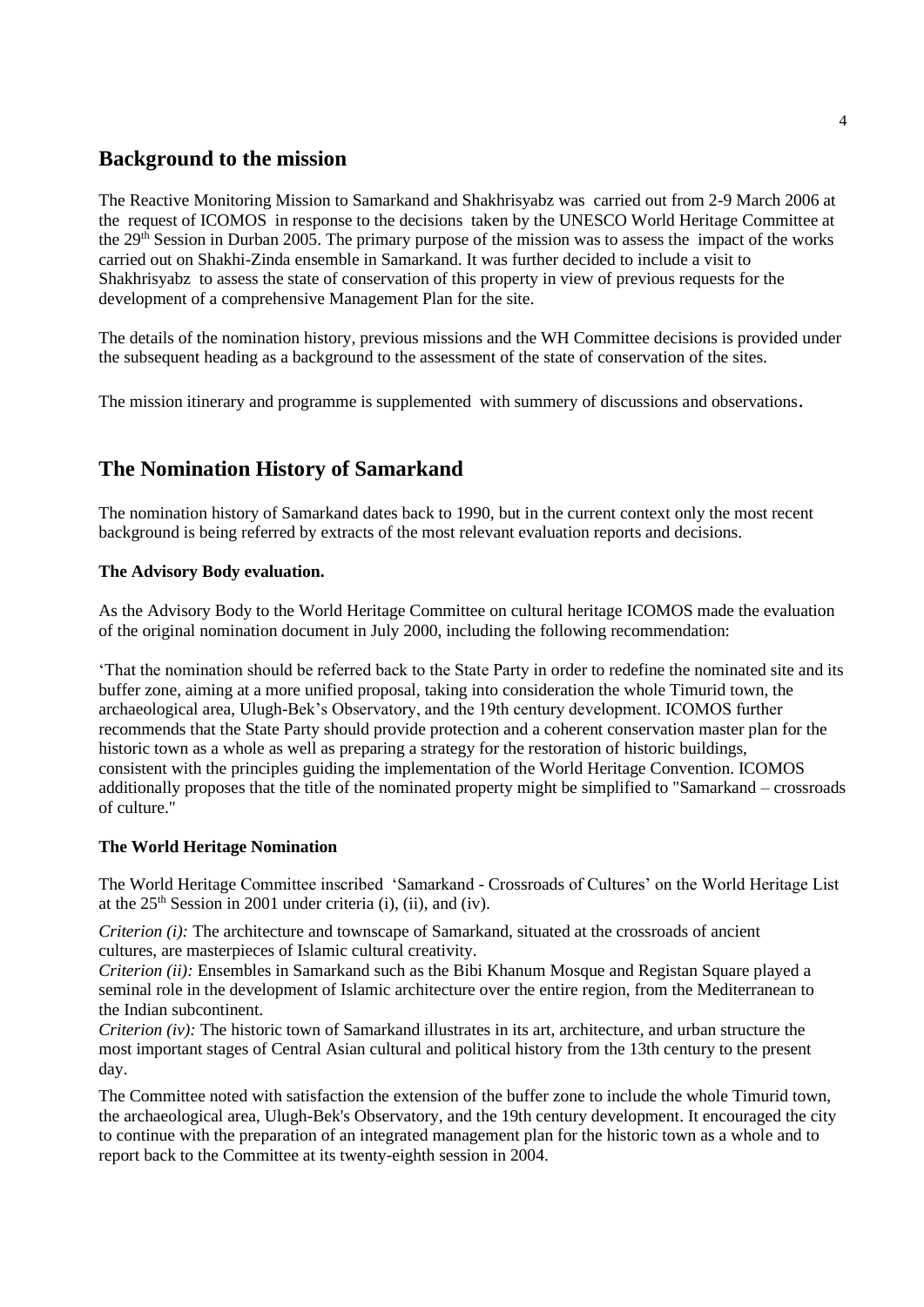#### **Report to the World Heritage Centre April 2005**

In response to the comprehensive restoration works started on Shaki-Zindah complex in October 2004 The World Heritage Centre arranged that a first assessment of the work was carried out in April 2005. On basis of this brief report the project was discussed at the WH Committee meeting in Durban July 2005 resulting in the following decision :

### **The World Heritage Committee decision 29COM 7B.57.**

1. Having examined Document *WHC-05/29.COM/7B.Rev*,

2. Expressing its deep concern about the on-going large-scale restoration and urban landscaping programme at the Shaki-Zindah ensemble, which appear to be severely affecting the integrity and authenticity of the World Heritage property;

3. Requests the State Party of Uzbekistan immediately to stop the on-going works at Shaki-Zindah; 4. Also requests the State Party to provide to the World Heritage Centre a complete documentation on the works being planned, in accordance to the provisions of the *Operational Guidelines* (paragraph 172); 5. Further requests ICOMOS to carry out a reactive monitoring mission to the property as soon as possible in order to assess the actual impact of the works on the outstanding universal value of the World Heritage property and report to the Committee at its 30th session (Vilnius, 2006). Depending on the results of this mission, the Committee may inscribe the property in the List of World Heritage in Danger at its 30th session (Vilnius, 2006).

## **Assessment of the state of conservation of Samarkand**

The present reactive monitoring mission was fielded in March 2006 as a result of the World Heritage Decision taken in Durban July 2005 concerning Shakhi-Zindah. Regrettably the State Party did not respond to the inquiries transmitted by UNESCO World Heritage Centre and it is likewise critical, that so long time elapsed before this reactive monitoring mission materialised. In the meantime the project is completed and the possibility of entering into a constructive dialog about possible adjustments and changes to the project at the initial stages of the project implementation has failed.

### **Shaki-Zindah Complex**

The observations made during the Reactive Monitoring Mission to Shaki-Zinda confirms the extensive restoration works, which have been carried out during the last two years on the basis of Decree of the Cabinet of Ministers No 337 of 16 July 2004.

It is noted that the condition of the various mosques and mausoleums had reached a critical condition after a long time of neglect, but is also noted that the State Party has completely disregarded repeated requests for information about the project transmitted by the UNESCO World Heritage Centre and the World Heritage Committee.

Past repairs have been minimal and as a result the existing structures and materials had retained their authenticity creating a picturesque an attractive historic environment of very high artistic quality. No other historic monuments possess such fine examples of polychrome glazed tiles, tile mosaics and *majolica*  representing 500 years of continuos development, but it is also acknowledged that an intervention was required in order to avoid further deterioration.

The Shahki-Zindah complex has high significance to the new independent state and especially the memorial complex of Kussam-Ibn-Abbas has been re-established as a place of pilgrimage. The project therefore has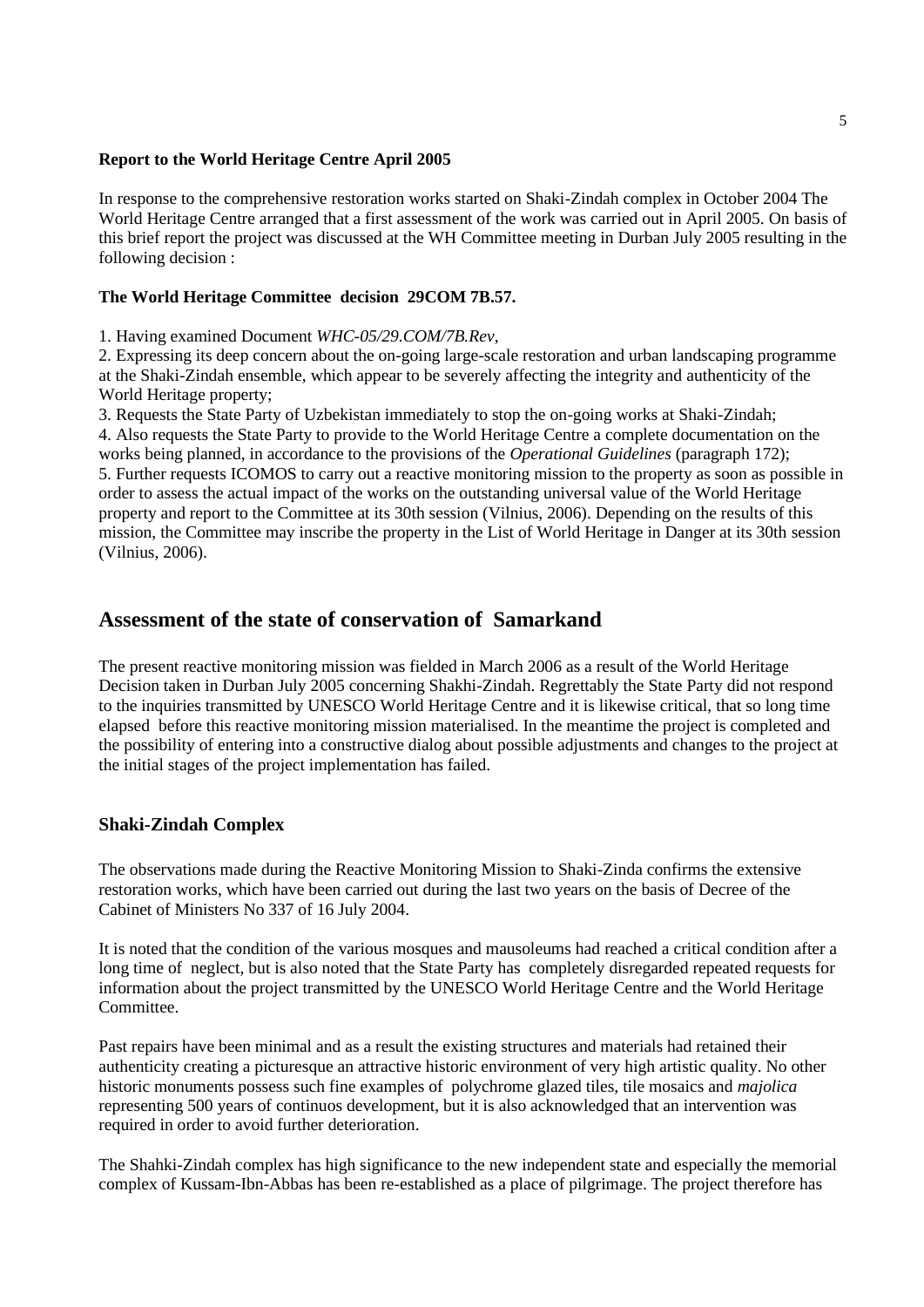been vested with much prestige and a special committee been charged with the responsibility to overlook all phases of the project ( cf. Annex I - III).

Whereas it would have been preferred from a conservation point of view that the work had been carried out gradually according to priority with more attention to details, the work has been completed within a very short period of less than two years from inception to completion. This haste has proved to be critical to the quality of the work, which varies considerable from a very high quality of details as exemplified in the completion of Kussam-Ibn-Abbas to the mediocre and distinctly bad finish of brick coping and zinc flashing in some parts.

The extensive clearance of accumulated soil around the buildings is reducing the damp condition and deterioration of brickwork and tiling from humidity. This precaution against dampness has changed the overall appearance of the site by widening the narrow corridor and the former intimate character of the place has changed, but at the same time favourably allowing more space for visitors. The cleared space has revealed the foundations of previously unknown structures. The ruined parts has not been preserved as ruins, but partly rebuilt to a unified height indicating the layout of the buildings.

The main concept of the project follows the principles advocated by Viollet le Duc in France by the end of the 19th century and generally applied for the restoration of the major Timurid monuments in Samarkand during the Soviet period, when large scale demolitions around the major monuments were carried out under the motto 'A Museum in the Open'. This long practise in restoration continues, but it shall be kept in mind that the situation in Uzbekistan is complicated by a very long period of neglect of the many historic monuments being in a ruinous condition, when restoration started during the Soviet period. The condition was further aggravated due to unstable soil conditions and frequent earth quakes in the region, which has required more radical measures than would otherwise be acceptable according to the internationally accepted principles of restoration as formulated in the Venice Charter. The restoration of the front portal of the Gur-Emir Mausoleum still remain a fine example of reference for achieving a balance between reconstruction and preservation of authentic qualities of the monument.

Work almost accomplished at Shaki-Zindah the consultant finds it worthwhile to make adjustments to the finish of brick copings, flashing and other details of mediocre quality. Even more important will be a reconsideration of the landscaping and lay-out of the new trunk-road passing in front of Shaki-Sindah and separating the Affrasiab and the Timurid part of Samarkand. This new road construction, 16 metres wide and bordered by retaining walls up to 5 metres high, is very obtrusive to the historic environment with no extenuating circumstances. Plans for demolishing additional housing bordering on to Afrasiab should be reconsidered, a centre strip to the road could be introduced reducing the visual impact of the trunk road, initiation of measures for speed reduction as well as proper provisions for pedestrians may all be important elements for improvements to the environment.

## **Integrated urban preservation and development planning for Samarkand.**

The plan for closing the Airport Road and the Tashkent Road passing through Afrasiab is a very positive planning initiative linked to the preservation of Shaki-Zinda Complex towards the formulation of a preservation policy for this part of the World Heritage Site, but a clearly stated policy and management planning need to be formulated for all areas of the World Heritage Site and agreed upon at all administrative levels. The new 2004-2025 Urban Development Plan for Greater Samarkand may have adverse effects on the sustainable development of the historic quarters, especially with regard to the 19<sup>th</sup> century part of the town situated within the buffer zone.

It may be relevant to repeat the recommendations expressed in the original ICOMOS evaluation document for the nomination of 'Samarkand- crossroads of cultures', on the World Heritage List.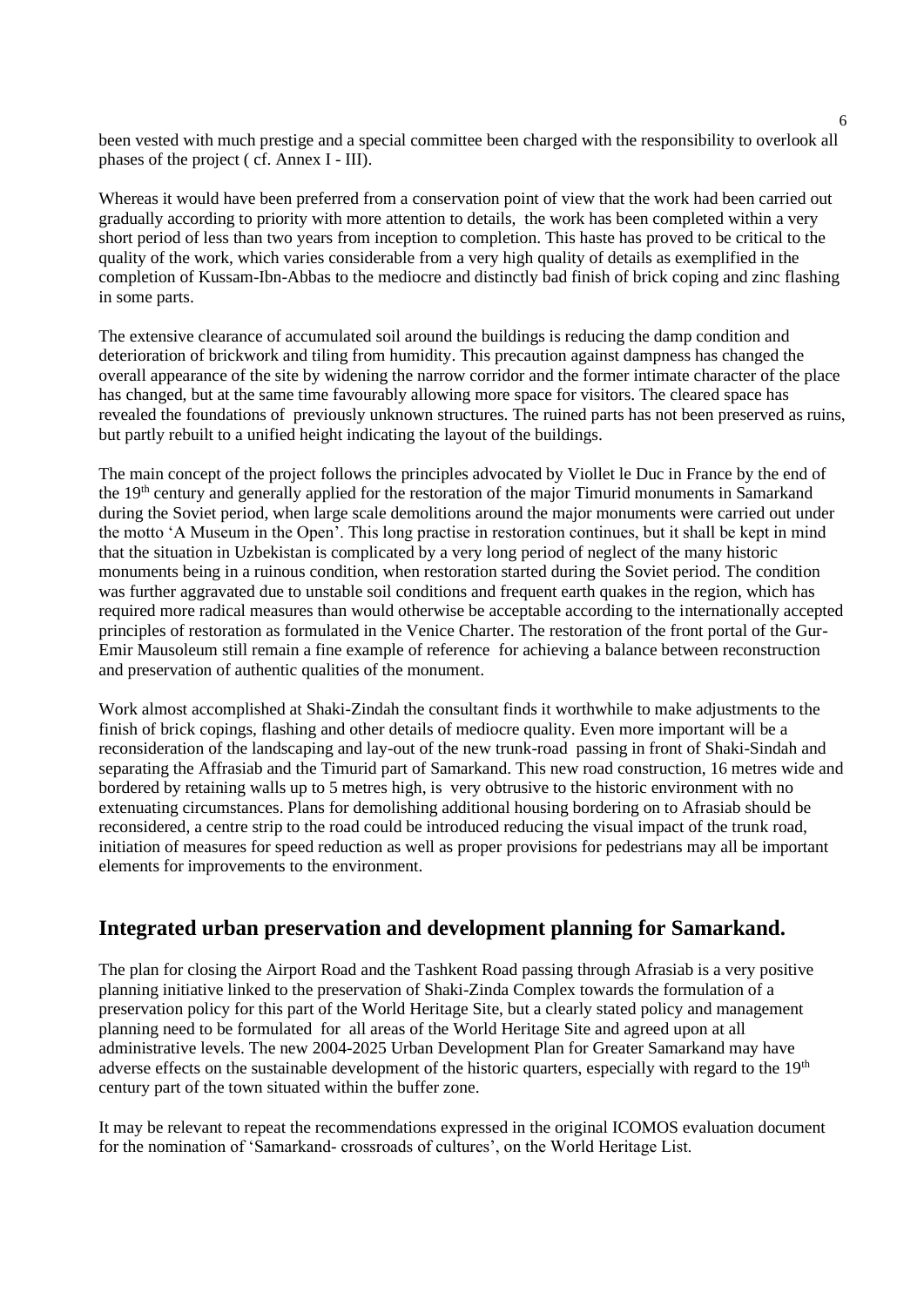'The importance of Samarkand is recognized. However, it is noted that an historic town is an intricate compound of different elements, as stated in the 1976 UNESCO Recommendation regarding historic areas (paragraph 3): "Every historic area and its surroundings should be considered in their totality as a coherent whole whose balance and specific nature depend on the fusion of the parts of which it is composed and which include human activities as much as the buildings, the spatial organization and the surroundings."

Considering that Samarkand is proposed as a historic place related to the crossing and synthesis of world cultures, it is all the more relevant that due consideration be given not only to a selection of monuments but to the historic site as a whole. It is unfortunate that several areas surrounding major monuments such as Registan, Bibi-Khanum, and Gur-Emir have suffered losses. Nevertheless, considering that most of the traditional urban fabric is still intact, serious consideration should be given to its future protection and conservation as an essential part of the significance of the historic town….

..Consequently, coherent urban conservation and planning policy should be developed for the management of the whole historic town , including the nominated World Heritage areas as well as the buffer zones. Such planning initiatives should formulate an integrated conservation strategy for the existing residential quarters, as well as for the sympathetic reintegration and rehabilitation of the surrounding areas that have previously been demolished.

The large-scale urban planning schemes, such as the proposed "Project for the reconstruction of the central part of Samarkand," should be reviewed on basis of a more comprehensive planning for urban renewal and preservation. Any further demolition of traditional housing areas should be avoided and measures should be taken to encourage their sustainable development and rehabilitation as part of the whole. Furthermore, ICOMOS draws attention to the need to review the issues of authenticity and integrity in the light of accepted international principles and guidelines within the framework of the World Heritage Convention'.

It should be noted that several pilot planning schemes have been proposed since Uzbekistan was declared independent in 1991. The UNDP-UNESCO project in 1994-96 'Revival of Cultural heritage and Sustainable Development' included proposals for urban regeneration and also the Aga Khan Trust for Culture and other international co-operation partners have collaborated with the Uzbek authorities to develop this approach to conservation and urban development. It would be worthwhile to reconsider these earlier initiatives and strengthen the local capacities in cultural heritage preservation and urban improvement to the benefit of the local inhabitants

The walls imitating Timurid masonry recently constructed behind the Registan does not seem very appropriate for a policy of inclusiveness, screening off the living quarters behind. Contrary to this policy the opening up of the Registan square to the public as the very centre of the historic city would convey a significant symbolic message that the history belongs to the people of Samarkand and not only to the tourists.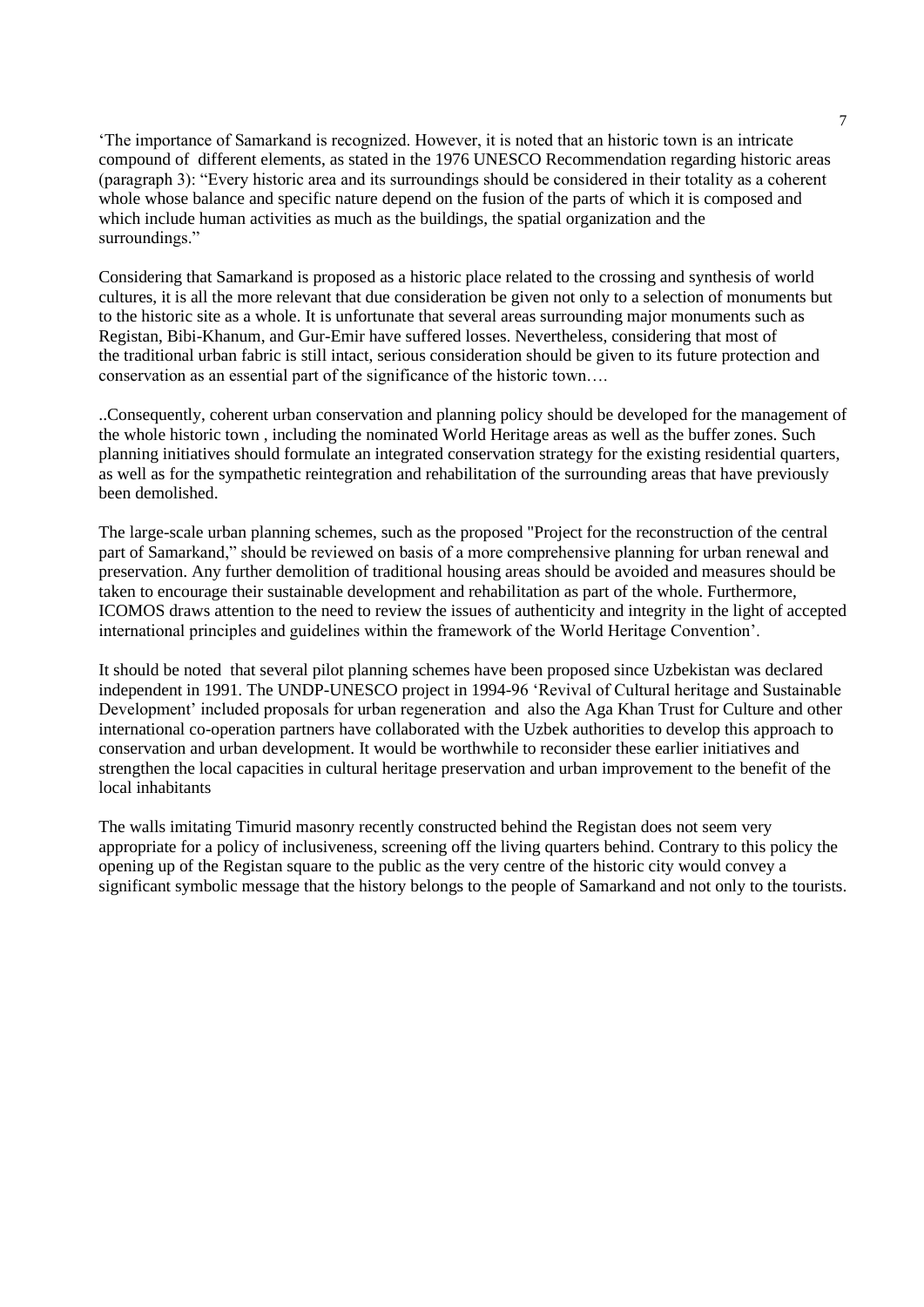## **Shakhrisyabz**

### **The Nomination History of Shakhrisyabz**

The Committee decided to inscribed this property on the World Heritage List on the basis of *criteria (iii) and (iv)*:

*Criterion (iii):* Shakhrisyabz contains many fine monuments, and in particular those from the Timurid period, which was of great cultural and political significance in medieval Central Asia.

*Criterion (iv):* The buildings of Shakhrisyabz, notably the Ak-Sarai Palace and the Tomb of Timur, are outstanding examples of a style which had a profound influence on the architecture of this region.

### **Brief Description**

The historic centre of Shakhrisyabz contains a collection of exceptional monuments and ancient quarters which bear witness to the city's secular development, and particularly to the period of its apogee, under the rule of Amir Temur and the Temurids, in the 15th-16th century.

### **Justification for Inscription**

*Criterion iii* : Shakhrisyabz contains many fine monuments, and in particular those from the Timurid period, which was of great cultural and political significance in medieval Central Asia. *Criterion iv*: The buildings of Shakhrisyabz, notably the Ak-Sarai Palace and the Tomb of Timur, are outstanding examples of a style which had a profound influence on the architecture of this region.

### **The World Heritage Committee, 28COM 15B.68**

1. Notes the information provided by the State Party further to the request of the of the World Heritage Committee at its 27th session in 2003 (Decision 27 COM 7B.56);

2. Recalls that at the time of inscription on the World Heritage List, the State Party had assured the World Heritage Committee on its intention to elaborate a comprehensive conservation and management plan to strengthen the conservation process at this property;

3. Requests the State Party to submit, by 1 February 2005, a report on the progress made in the elaboration of the above-mentioned management plan for the Committee's examination at its 29th session in 2005.

### **The World Heritage Committee decision 29COM 7B.62**

1. Having examined Document *WHC-05/29.COM/7B.Rev*,

2. Recalling its Decision **28 COM 15B.68** adopted at its 28th session (Suzhou, 2004),

3. Congratulates the State Party of Uzbekistan for the advances made in the management and protection of the property;

4. Notes, however, that a real management plan for the property would still need to be prepared, based on the principles set out in the *Operational Guidelines*;

5. Requests the State Party, with assistance from the World Heritage Centre and the Advisory Bodies, to develop a comprehensive Management Plan specifically targeted at the situation in Shakhrisyabz, clearly based on the outstanding universal value of the property as recognized by the World Heritage Committee and in accordance with the principles set out in the *Operational Guidelines* (paragraphs 96-119). This should include a description of the physical attributes that it aims to conserve, specific activities to protect these attributes and provisions for a monitoring their state of conservation, as well as details on how the management system operates in aspects such as decision-making structure, budgeting, monitoring, specific conservation/restoration projects, etc.;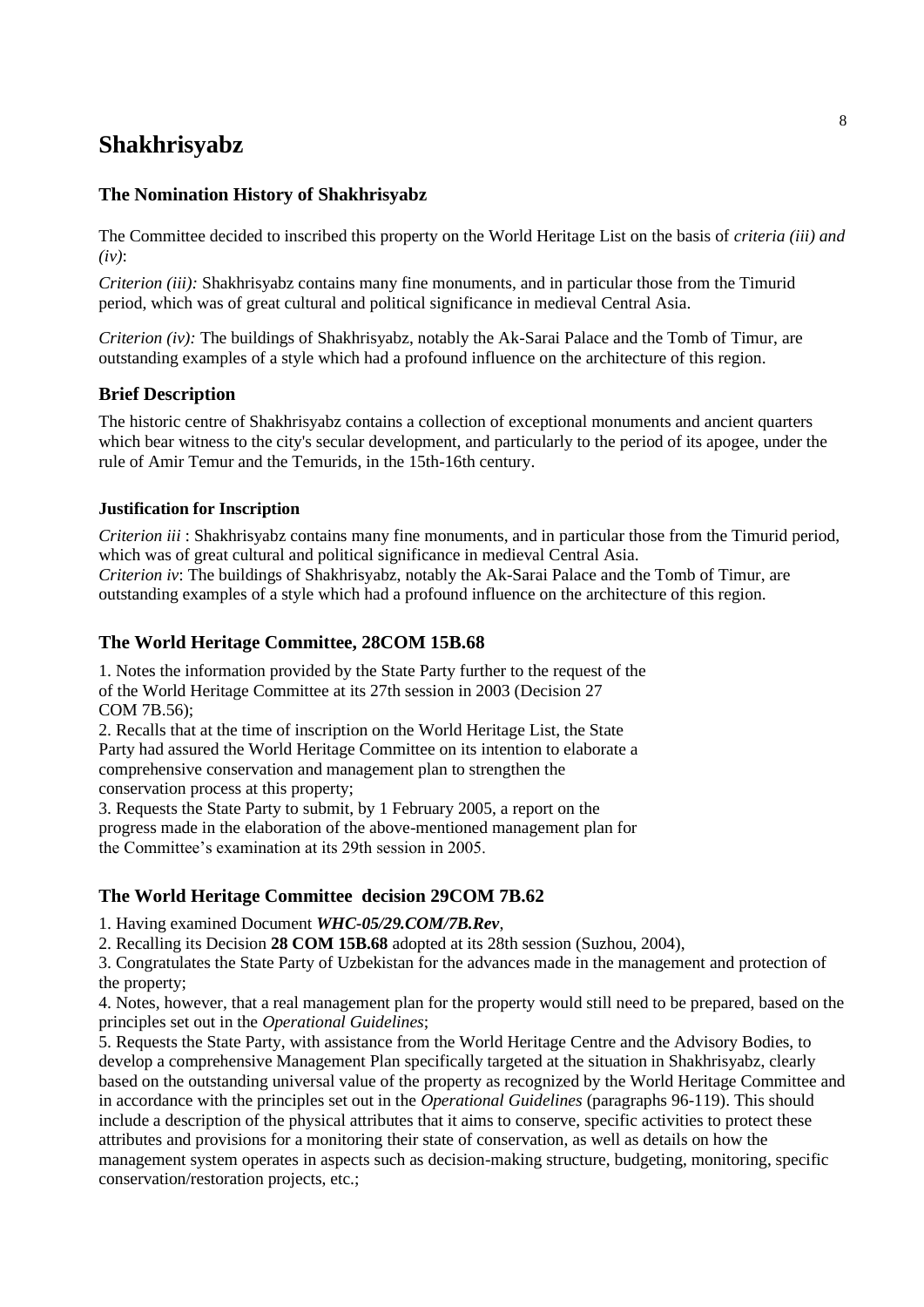6. Further requests the State Party to submit, to the World Heritage Centre a report, by 1 February 2006**,** on the progress achieved on the implementation of the above recommendation, for examination by the Committee at its 30th session (Vilnius, 2006).

## **Assessment of the state of conservation of Shakhrisyabz**

The main objectives of the reactive monitoring mission was centered on Shakhi Zinda Complex and the city of Samarkand, but the mission schedule allowed a one day visit to Shakhrisyabs.

Wheras the consultant got a positive impression of the state of conservation of the main monuments located within the border of the World Heritage Site, it was not possible to evaluate the general situation. However, both the Inspector of the Board of Monuments and the Mayor of Shakhrisyabs were surprised to learn about the last decision of the World Heritage Committee concerning the obligation to formulate a comprehensive Management Plan for the city.

The obligation to formulate a Management Plan has been outline in the recommendations by ICOMOS at the initial stages of the nomination process and this planning obligation has new topicality by the exposure of parts of the Ak Sarai Palace compound area after demolition of the military barracks. There is a urgent need for archaeological excavations and comprehensive landscape planning to integrate these parts into the general urban development with proper concern for the integrity and authenticity of the site.

This planning goes beyond the traditional approach to conservation of individual historic monuments and will require the strengthening of the local capacities in urban development and cultural heritage preservation in order to create a positive understanding by all stakeholders that conservation and development are not mutually exclusive objectives, but part of a single planned process.

## **Intinerary and programme with summery of discussions and observations.**

### **2 March, Thursday**

21.05 - Arrival to Tashkent with "Uzbekistan airways" via Frankfurt. Entrance visa is issued at the Tashkent International airport, transfer from airport to hotel by Mr. Rafik Isyanov.

### **3 March, Friday**

09.00-10.30 Meeting with Mr. Michael Barry Lane, Head of UNESCO Tashkent and Mrs. Dinara Abdullaeva, secretary. Discussion on the programme and the arrangements for the mission. It was regretted that more than a year has elapsed since the first information about the work at Shakhi-Zinda was send to World Heritage Centre and the Reactive Monitoring Mission has been fielded, implying that the project has been completed with no possibility of interference. Mr. Sanjarbek Allayarov, local UNESCO Programme Officer will join the mission and serve as interpreter.

Mr. Alisher Ikramov, Secretary-General, National Commission of Uzbekistan for UNESCO, kindly assisted with the preparation of the programme for the visit.

9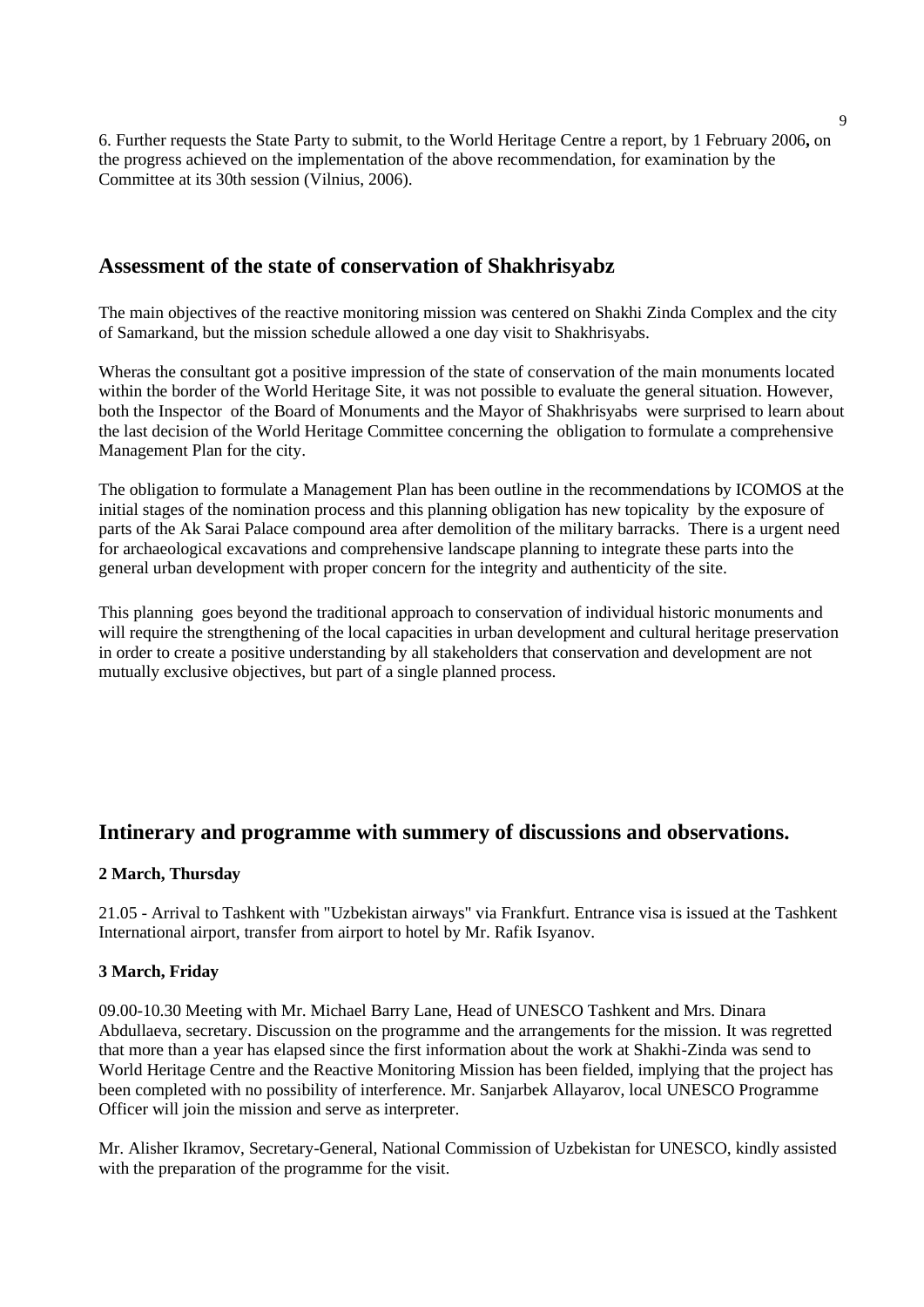11.00-13.30 Meeting with Mr. Ravshan Mansurov, Head of the Principal Department for Preservation of Cultural Monuments, Ministry for Culture and Sport of Uzbekistan. The following individuals took part in the meeting:

| Mansurov Ravshan               | Director/Principal department for preservation of<br>cultural monuments of the ministry of cultural affairs<br>and sport of Uzbekistan, Tashkent                         |
|--------------------------------|--------------------------------------------------------------------------------------------------------------------------------------------------------------------------|
| Rakhmonov Abdusaffi            | Deputy director/ Principal department for preservation<br>of cultural monuments of the ministry of cultural affairs<br>and sport of Uzbekistan, Tashkent                 |
| Makhkamov Utkir                | Specialist/International department of the ministry of<br>cultural affairs and sport of Uzbekistan, Tashkent                                                             |
| Ajibekov Konofil Djanibekovich | Deputy director/ Principal department for preservation<br>of cultural monuments of the ministry of cultural affairs<br>and sport of Uzbekistan, Tashkent                 |
| Yanchaev Abdujabor Ganiyevich  | General architect/Institute of Restoration<br>"Tamirshunoslik"                                                                                                           |
| Muhitdinov Zaynitdin           | Head of inspection department of Principal department<br>for preservation of cultural monuments of the ministry<br>of cultural affairs and sport of Uzbekistan, Tashkent |
| <b>Ikromov</b> Alisher         | Secretary-general/ National Commission of Uzbekistan<br>for UNESCO                                                                                                       |
| Salimbayev Abdumalik           | Restoration-Architect/Institute of Restoration<br>"Tamirshunoslik"                                                                                                       |
| <b>Beshirov Remzi</b>          | Restoration-Architect/Institute of Restoration<br>"Tamirshunoslik"                                                                                                       |

Mr. Mansurov explained the background and rationale of the Shakhi Zinda Project as presented in the Technical report on the Scientific Research, Conservation and Restoration of Shakhi Zinda Complex (in Russian, excepts of this report is presented in the Periodic Reporting partly translated into English)

The following documents were requested in support of the presentation:

i) The Review reports prepared by the Scientific and Technical Council, Board of Monuments for the Protection and Use of Cultural Heritage Objects, before approval of the Project/ Minutes from the meeting on 1 December 2004 of Plan, as well as documentation of the archaeological excavations

The following proposal were discussed:

- i) The need for scientific publication of the Shaki Zinda Project and the results of the archaeological excavations together with a vision for the future development of Afrasiab.
- ii) Possibly requesting assistance from the WH Committee for a review of the work in progress on the Management Planning of Afrasiab Archaeological Site and English translation by qualified interpreter.

Subsequently it turned up in discussions with Mr. Alisher Ikramov, that the SP has not paid membership fees for the transition period from Soviet Regime 1993 to 1996 and previous requests for technical assistance to the WHC has apparently been deferred for this reason; this controversy of missing payments need urgent attention overcome this controversy and allow the SP to request extra budgetary funds from the WH Fund eventually.

15.00-16.00 Meeting with Mr. Azamat Tokhtaev, Chairperson of the State Committee of Uzbekistan for Architecture and Civil Construction and qualified architect previously working with CH preservation during Soviet period. The nmeeting was attended by Mr. Abdusaffi Rakhmonov. The implementation of the Shakhi-Zinda Project is being financed 40% by State funding and 60% by private enterprise (prestige and tax incentives), incl. contributions from the Muslim Community; work on the road constructions in front of SZ exclusively by municipal funding !! Work on a Development Plan 2004-2025 for Greater Samarkand has passed all technical reviews ready for presentation and approval by the Council of Ministers/Ministry of Finance.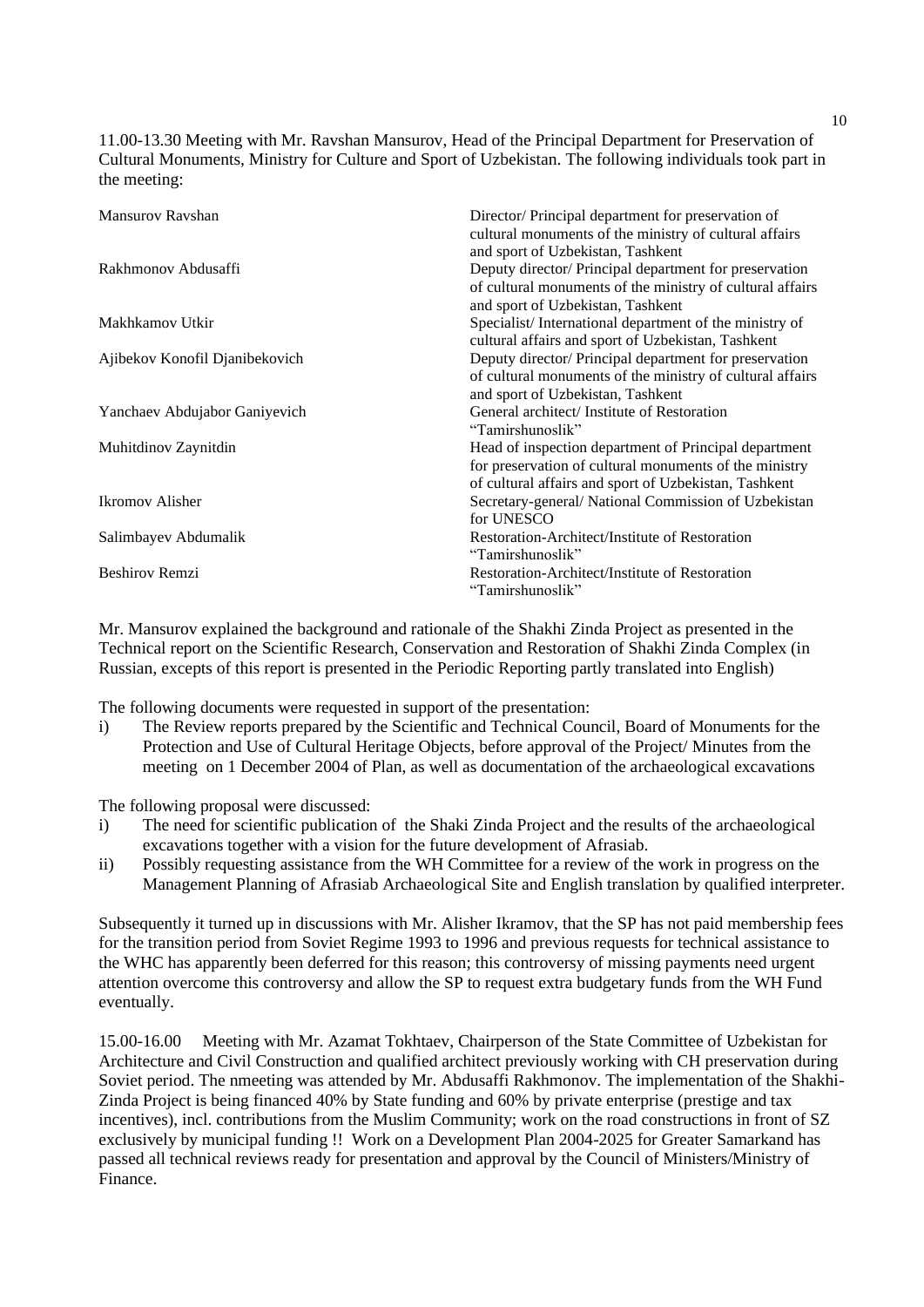16.30-17.0 Meeting with the German Ambassador to Uzbekistan, Mr. Hans-Joachim Kiderlen. Germany has funded the internal restoration of Shadi-Mulk-Aga Shrine under supervision by Institut für Bauforschung und Bauerhaltung, Potzdam University; plans to finance the restoration of Abd el Azziz Khan Madressa in Bukhara next and I promised to send my UNESCO report of 1996.

17.00-19.00 Meeting with dr. Valery Akopdjanyan, Director of Tashkent State Institute of Urban Planning, and Mrs. Yuliya Kadirovna, planner at the same institute in the presense of Mr. Abdusaffi Rakhmonov. Land use plans for the Greater Samarkand development 2004-2025 were presented including plans to divert the Airport Road and the Tashkent Road away from Afrasiab and create a new archaeological park. The planning process is almost completed; further co-operation with the General Office for Safeguarding of Monuments, Ministry for Culture and Sport, was discussed for the formulation of the visions and preparation of a stated policy for the development of the WH Site and a possible review process by the WHC.

### **4 March, Saturday**

| 08.45 | Departure to Samarkand by car (UNESCO Office car)               |
|-------|-----------------------------------------------------------------|
| 12.00 | Arrival to Samarkand, accommodation in hotel "Malika Samarkand" |

12.30 – 15.30 Visit to Shakhi Zinda Complex meeting with Samarkand Hakimiyat and Mr. S.A. Rafikov, Mayor of Samarkand, and consultations with the group of specialists directly involved in the project including the following attendants :

| Rafikov S.A.          | Mayor of Samarkan city                                                                                                                      |
|-----------------------|---------------------------------------------------------------------------------------------------------------------------------------------|
| Nabiev T.             | Director of $\dots$                                                                                                                         |
| Boboyev S.            | Rector, Samarkand State Architectural and civil<br>engineering institute                                                                    |
| Akhmedov Mukhamad     | Professor, Samarkand State Architectural and civil<br>engineering institute                                                                 |
| Uralov A.             | Professor, Samarkand State Architectural and civil<br>engineering institute                                                                 |
| Achilov Sh.           | Professor, Samarkand State Architectural and civil<br>engineering institute                                                                 |
| Sadikov <sub>N.</sub> | Head architect of Samarkand city                                                                                                            |
| Rakhmatullayev B.     | Assistant of mayor of Samarkand city                                                                                                        |
| Naberayeva M.         | Chief/regional branch for preservation of cultural<br>monuments, Samarkand                                                                  |
| Naberayev F.          | Deputy chief/regional branch for preservation of<br>cultural monuments, Samarkand                                                           |
| Pidayev Sh.           | Director/Institute of Archaeology, Samarkand                                                                                                |
| Mansurov R.M.         | Director/ Principal department for preservation of<br>cultural monuments, Ministry of Cultural Affairs and<br>Sport of Uzbekistan, Tashkent |

16.00-17.00 Visit to the exhibition on Historic Samarkand set up in caravanserai housing the Local Branch of the Board of Monuments opposite the Registan; the exhibition announced with a large banner 'Samaqandyer yuzining sayqalidir'.

17.00-20.0 Discussions about the plans and visions for Shakhi-Zinda Complex and general development of Samarkand. The UNESCO Chair on Preservation and Management of Historical Sites, Samarkand State Institute for Architecture and Civic Construction, mentioned especially the intentions of establishing a web based portal on Samarkand cultural legacy with all relevant information on Cultural heritage directly accessible on-line.

20.00-22.00 Dinner hosted by Mr. Sukhrob Rafikov with Mr. Ravshan Mansurov and Mr. Sobir Boboev, Rector of Samarkand State Architectural and Civil Engineering Institute attending.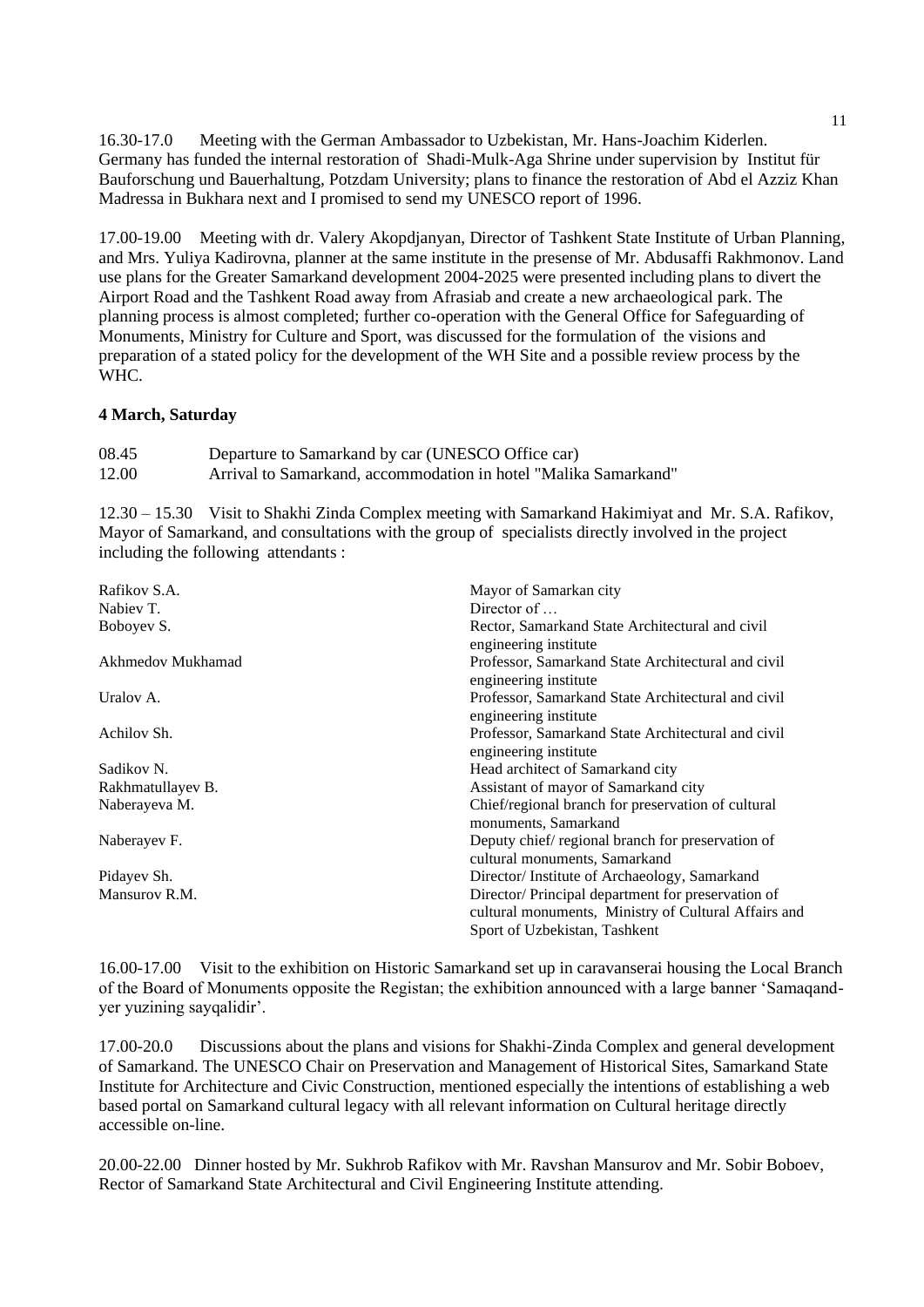### **5 March, Sunday**

09.00 Departure to Shakhrisyabz by car via Yurgut

12.30 Arrival to Shakhrisyabz; working lunch on invitation my Mr. Uktam Valijonovich, Mayor of Shakhrisyabz, and Mr. Raushan Kodirov Muminovich, Head of Shakhrisabz Branch of the State Inspection for Safeguarding of Monuments. Apparently there is some confusion concerning the preparation of a Management Plan as requested by the WHC Decision an allegedly the implications of this decision has not been communicated to Shakhrisyabs. ICOMOS as the Advisory Body to UNESCO should have requested the preparation of the Management Plan conditional to inclusion into the WHL. At this stage there will be a need of allocating resources for preparation of this new planning instrument and to upgrate local capacities. In the view of the consultant the concept of urban preservation is not well understood.

14.00-17.00 Field visits together with Mr. Kodirov and Mr. Abdul Rhashid, archaeologist, Institute of Archaeology, Samarkand.

The shelters in front of AkSarai Palace ruin put up to protect the archaeological digs are leaking from defect roofing. Weather conditions can be very harsh with sudden storms and the Timurid pavement is being affected by water. As the shelters are actually obstructing the view to the monument, it was discussed, whether a back filling of earth would indeed not be preferable. Immediately to the east the former military barracks (originally constructed in 1939 by Polish troops send to Uzbekistan by the Stalinist regime) have been demolished leaving a vast open space. Archaeological soundings have been started eventually disclosing foundations related to the AkSarai and decision of future use of the vacant area awaits the results of comprehensive excavations. The whole area needs preservation and landscaping eventually, including preservation of the line of old trees originating from the Timurid Period.

Visit to the museum together with Mr. Nabi Hushvaktuv, Director of the Shakrisabz Museum. Due to bad weather condition observations during site visits were limited with no possibility of getting impression of the condition of the urban environment and remaining city walls. The Darut Tilavat and Darut Saodat Complexes are in a good state of conservation. At the end of the day visit to the tile work shop having produced some of the new tiling for the restoration work at Shaki-Zinda, unfortunately the owner complains about lack of commissions to maintain a sustainable production of good quality tiles. This is highly regrettable as only a continuous demand can keep the glazed tile production and the craft tradition alive.

Diminishing demands of quality material and crafts become even more regrettable in view of the modern iron sheeting imitating red polished granite put up at the front of the new municipality building presently under construction. This is deplorable !

### 19.00 Arrival at Samarkand

### **6 March, Monday**

09.00-11.00 Site visit to Gur-Emir Ensemble and the Registan together with Mr. Ravshan Mansurov. Gur Emir is in many ways an example of good restoration practice with the glazed tile decoration at the front portal fixed and the reconstructed upper part indicating the major decoration pattern in the lime plaster and borderlines in plain masonry only. Recently fixed decor at the outer retaining walls is executed rather crude indicating varying degrees of quality control and supervision. The interior space is indeed impressive, but the large crystal chandelier under the dome is pathetic and more suitable for a banquet hall of a presidential palace.

The seats for *son et lumiere* in the Registan square is now fortunately removed, but the scene put up in the middle of the square is reducing the great space, but may be only temporarily. Visitors have to pay a combined entrance ticket to the whole area, whereas the consultant suggests that ticket should give permission to enter the monuments leaving the square open to the public as the very centre of the historic city. This would give a significant symbolic message that the history belongs to the people of Samarkand and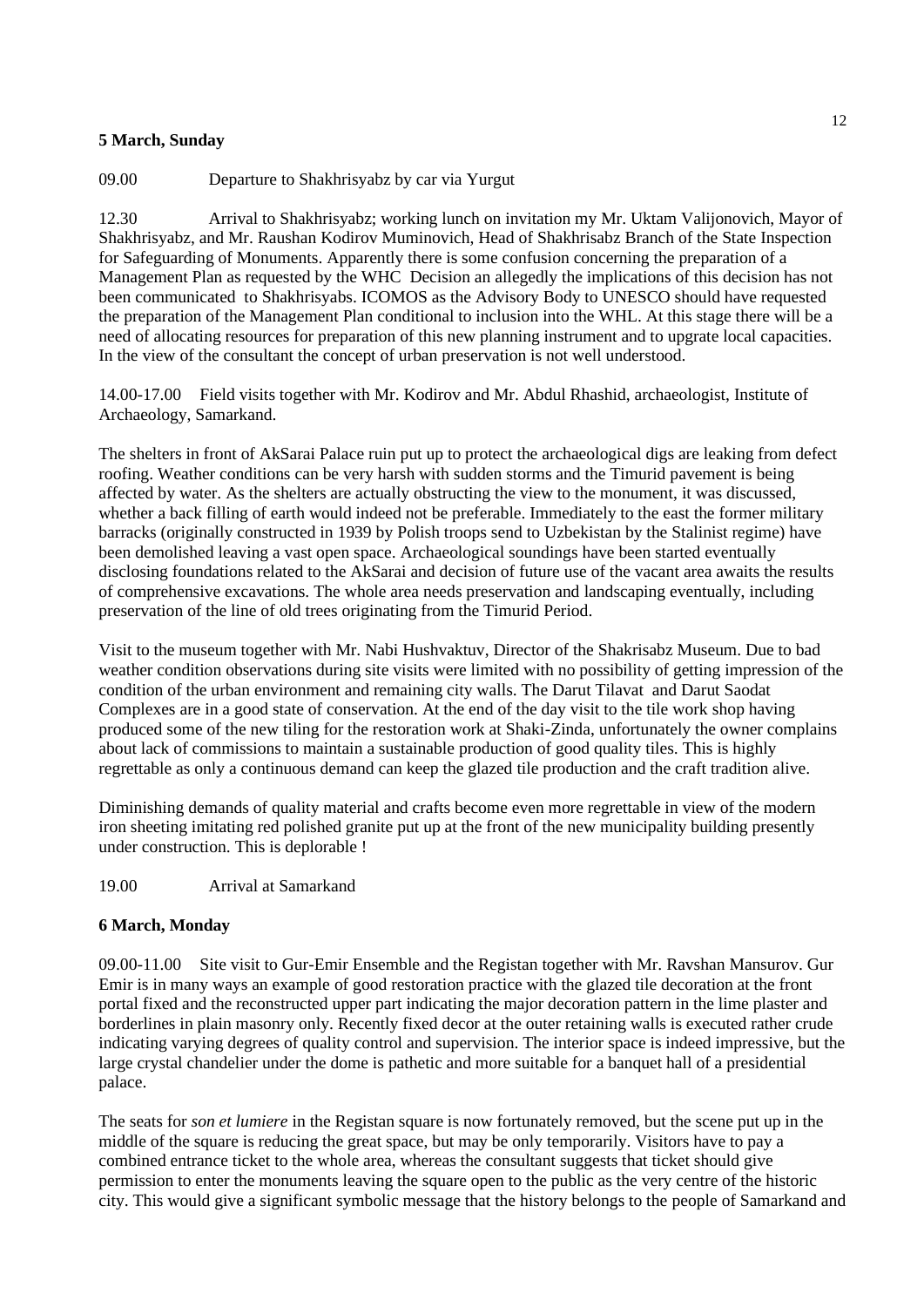not to the tourists. The large open space surrounding the Registan is a *fait en complis* unfortunately as a result of the policy for creating 'a museum in the open'. It is denied that this policy is maintained, but practise seems unchanged. Conservation policy still largely focus on the monuments as can be exemplified by the newly constructed wall behind the Registan screening off traditional living quarters behind and creating an obtrusive setpiece decorated in 'Timuride style' competing with the original and authentic facing of the Timurid monuments.

The pleasant plane trees and other foliferous trees, allowing full sun during winter and providing shade in summer, are now being exchanged in favour of pines and cypresses and thujas throughout the city. This new environmental policy will have considerable effect on the streetscape in the historic parts of Samarkand.

11.00-13.00 Visit to Samarkand Museum together with Mrs. Nabirayeva Maysara, especially looking at the photo exhibition of historic Samarkand comparing old photographs with the present situation. The most striking difference is that the vivid folk life on old black/white photographs dating from the end of the nineteen cent. as compared to the new sterile surroundings of the monuments appearing from the contemporary photographs in colour. But it is also apparent that considerable reconstruction was required to put the monuments into a good state of conservation due to earthquakes, foundation problems and long time of neglect.

14.00-15.00 Consultation with Mr. Pidaev Shakirdjan, Director, Institute of Archaeology. The finds from the archaeological excavations at ShakiSinda is piled up in one room with fine pieces of glazed tile work of different styles, allegedly reused pieces of tile decorations reused at the graveyard without any chronological order. In spite of several inquiries an excavation plan has not been presented, but it was promised again that the results of the excavation would be published eventually. The consultant emphasised the need of a scientific publication of the excavation as a monograph or as articles in recognised scientific journals accessible for international research.

15.00-18.00 Visit to Afrasiab Museum with a potential for developing into an attractive interpretation centre for the whole of Afrasiab at some time in the future. At the end of the day visit to a small local paper production work shop reviving traditional crafts based on technology and a pottery work shop, both UNESCO supported project. Most depressing to see the pottery work shop abandoned and desolated.

### **7 March, Tuesday**

09.00-10.30 Consultation with Mrs. Nabirayeva Maysara, Head of Samarkand Branch of State Inspection for Safeguarding of Monuments and Mr. Nabirayev Firdaus, architect and Deputy Head. Discussions on procedures for building consents to work on classified buildings. They are very dedicated professionals, but deal only with individual classified buildings and have no influence on the general city development and urban rehabilitation. A comprehensive survey of architectural values in the environments could serve as an important instrument for future planning.

11.00-11.30 Visit to the municipality checking up on the development plans presented in the Samarkand Master Plan 2004-2025. Requests for copies of central parts of the plan was denied. From a cursory and visual inspection the plan appears as a traditional physical master plan with the main focus on infrastructure and traffic planning of new ring roads.

This development plan has decisive consequences on the World Heritage, in particular to the future development of the Russian part of the city, which is part of the WH nomination. This plan is not acceptable from a conservation point of view. Apparently the concept of creating large open spaces is still appreciated rather than reintegrating the monuments within a living city. UNESCO, UNDP, Aga Khan Trust for Culture